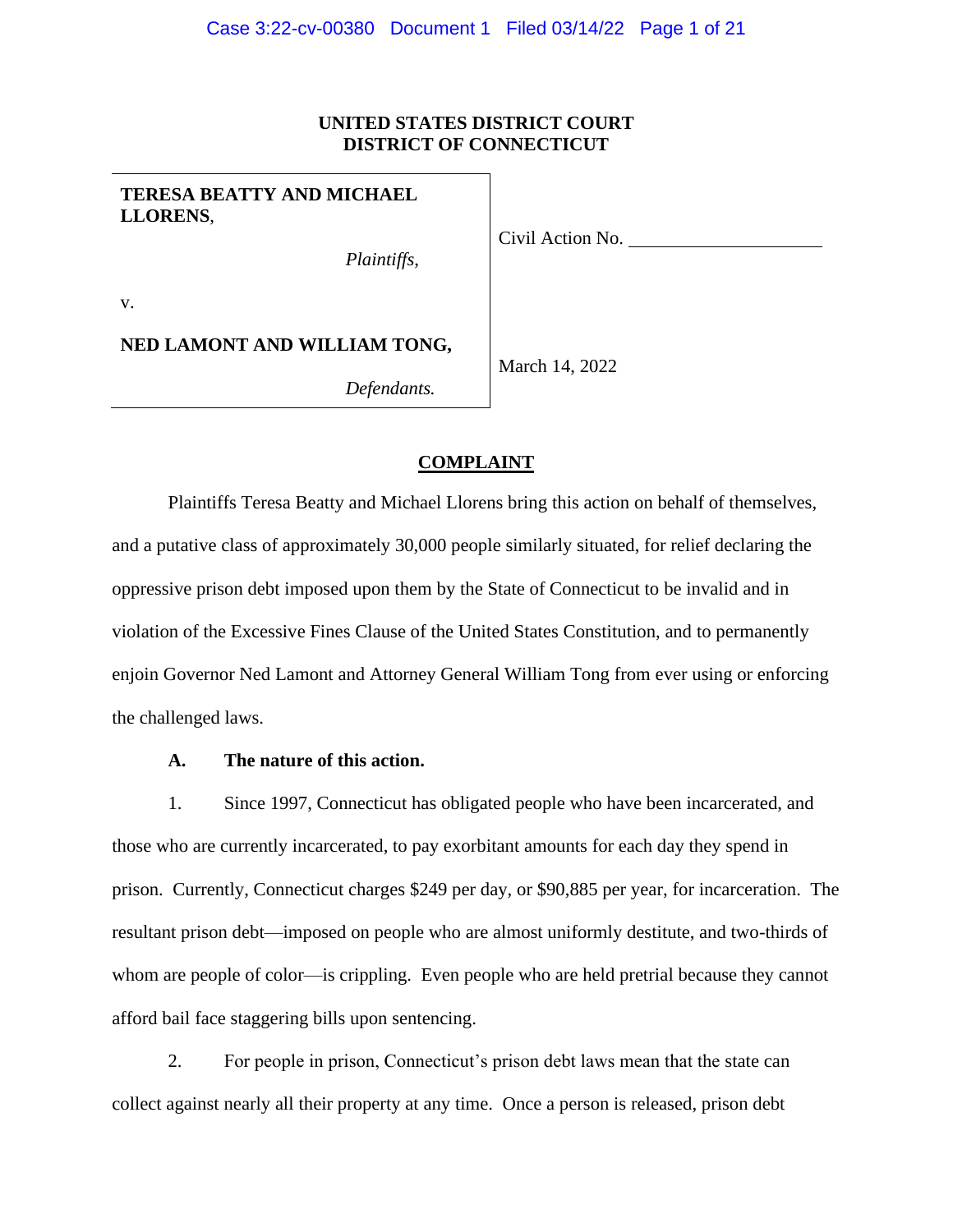#### Case 3:22-cv-00380 Document 1 Filed 03/14/22 Page 2 of 21

follows them for decades, decimating inheritances from deceased loved ones, proceeds from lawsuits (even for injuries sustained in prison), and, ultimately, anything a person leaves upon their death. Even after a person serves their designated sentence, the prison debt laws punitively and arbitrarily impose an additional sentence, just in a different form. While many have no idea of their crushing debt until the state suddenly seeks to claim it, nobody is exempt. Each person sentenced to incarceration instantly owes Connecticut for the entire dollar value of their stay whatever the state decides that dollar value is—once they walk through the prison gates.

3. At the same time, people obligated to pay for their incarceration have no control over the factors driving their individual bills: how much the state's Department of Correction spends, and the number of people it imprisons. As Connecticut spends more and more money incarcerating fewer and fewer people, each person's debt spirals upward. Since 1997, when the laws challenged here took effect, Connecticut has gone from charging people \$31,755 a year for their own incarceration to the present \$90,885: a roughly 280% increase. A person serving just one year's imprisonment today owes the state for more than what an in-state student would for two and a half years' attendance at the University of Connecticut, including housing, food, and books.

4. Piling debts of this magnitude on people sentenced to imprisonment dangles lifelong poverty over the heads of the currently and formerly incarcerated, and violates the Excessive Fines Clause of the United States Constitution. Accordingly, Ms. Beatty and Mr. Llorens seek relief on behalf of themselves and the putative class to have the unlawful scheme stricken.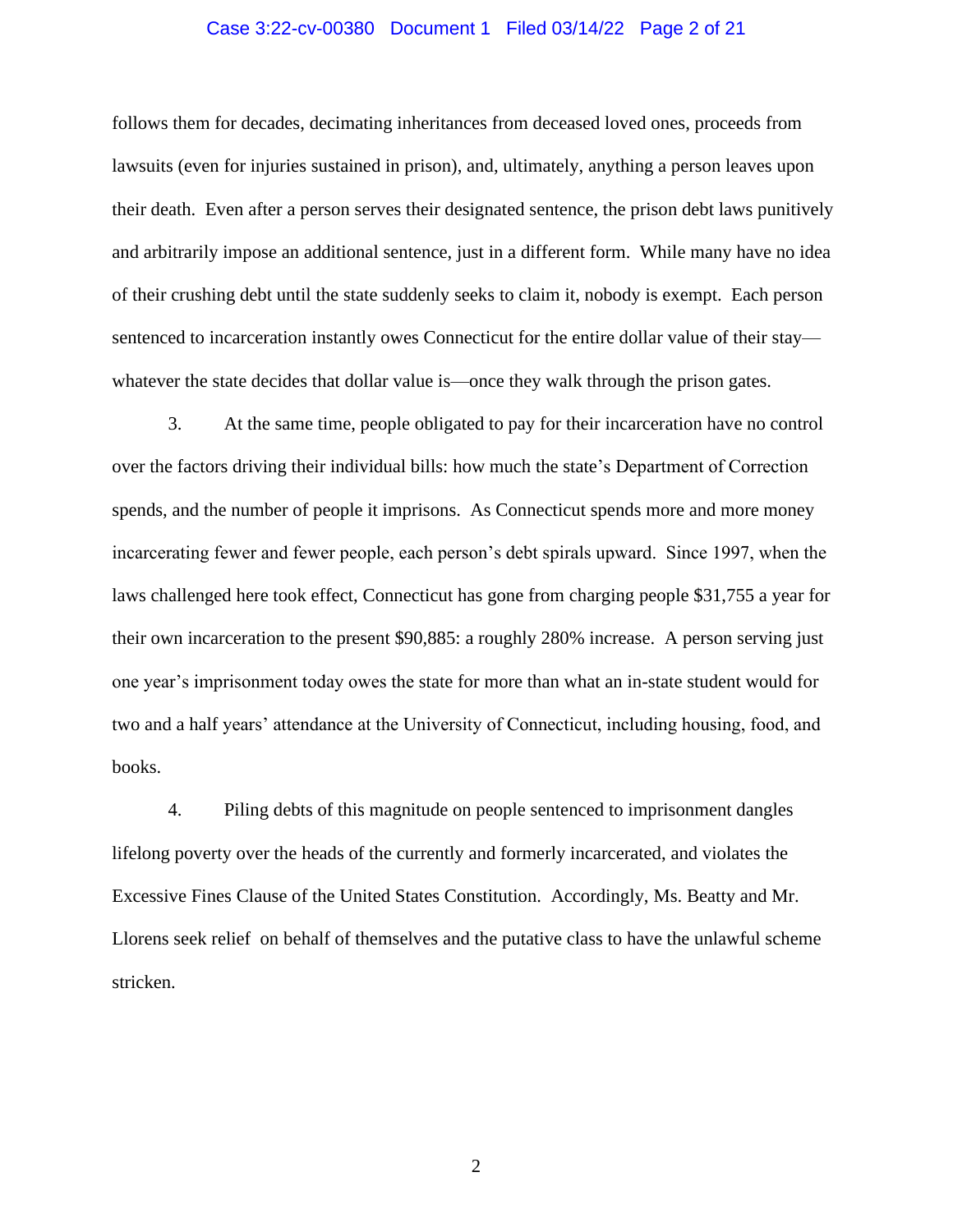## Case 3:22-cv-00380 Document 1 Filed 03/14/22 Page 3 of 21

# **B. Jurisdiction and venue.**

5. This Court has subject matter jurisdiction over this dispute by virtue of 28 U.S.C.

§ 1331 because all of the claims arise under the United States Constitution.

6. Venue properly lies in this district in accordance with 28 U.S.C. § 1391(b)(2), as

all events giving rise to the claims occurred within the District of Connecticut.

# **C. Defendants Lamont and Tong.**

7. Defendant Ned Lamont is the current governor of Connecticut.

8. As governor, Defendant Lamont oversees all of the state's executive branch departments and commissions.

9. Defendant Lamont's authority extends to the state's Department of Correction, which administers Connecticut's prison debt scheme. *See* Conn. Gen. Stat. § 18-85a(a).

10. As governor, the defendant possesses the authority to enforce compliance by the Department of Correction with an order or judgment of this Court.

11. Defendant William Tong is the current attorney general of Connecticut.

12. As attorney general, Defendant Tong is separately elected from Defendant Lamont.

13. As attorney general, Defendant Tong has the statutory authority to file collections actions against people owing prison debt. *Id.* § 18-85a. In addition, as the defense lawyer for the Department of Correction and its employees, *id.* § 5-141d(b), Defendant Tong has been a frequent user of prison debt as a means of offsetting his clients' liabilities for their own unlawful conduct.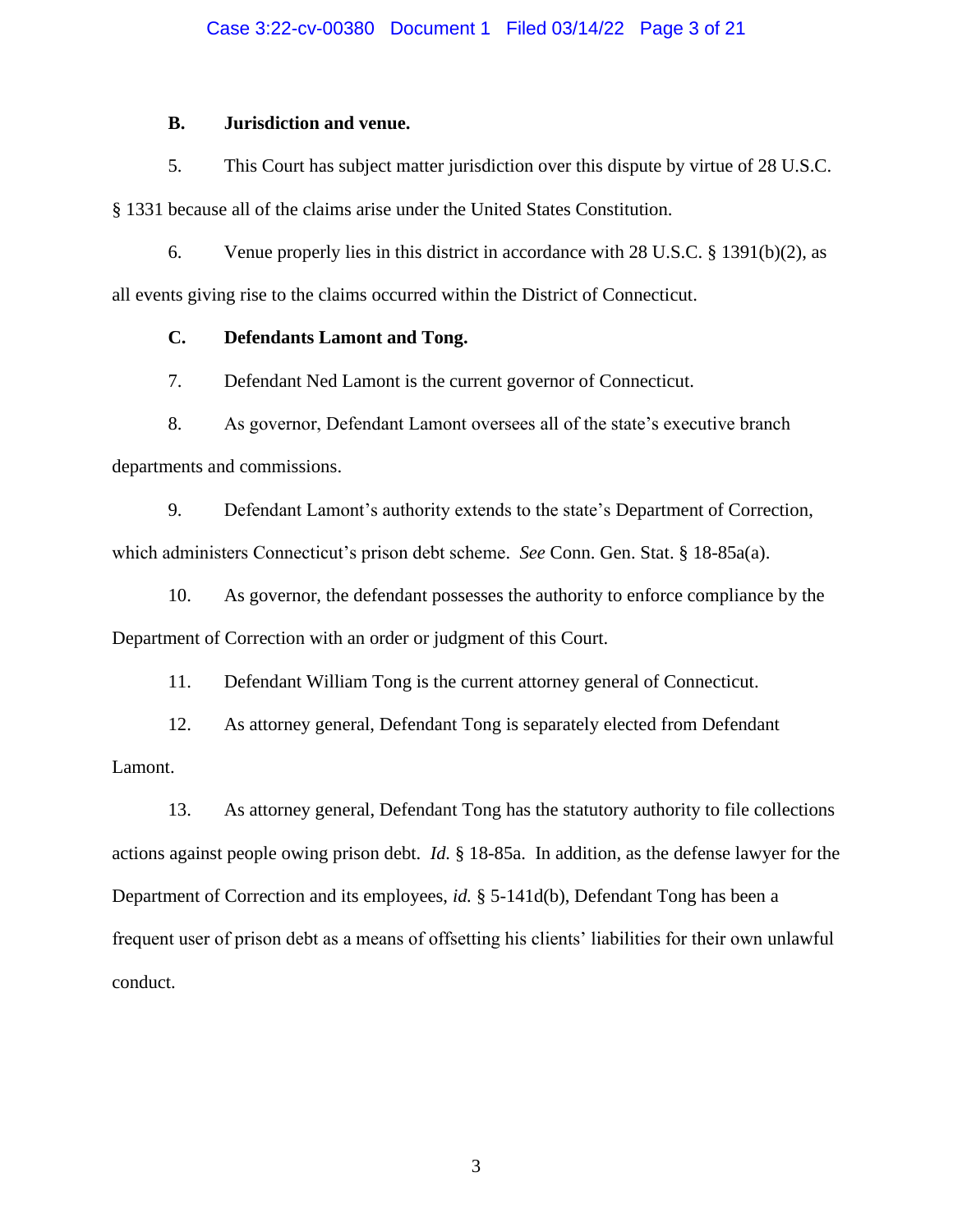#### Case 3:22-cv-00380 Document 1 Filed 03/14/22 Page 4 of 21

#### **D. Plaintiff Teresa Beatty.**

14. Ms. Beatty is a fifty-eight-year-old resident of Stamford, Connecticut.

15. Ms. Beatty was incarcerated by Connecticut between 2000 and 2002 for charges stemming from being caught with drugs.

16. When it sentenced Ms. Beatty to incarceration, the Connecticut Superior Court declined to impose payment of a fine as part of her sentence, although the state's criminal code would have permitted the imposition of one up to \$10,000. *See id.* § 53a-41(3).

17. Ms. Beatty is a lifelong resident of Stamford. Like nearly 40% of the people currently held by the Department of Correction, Ms. Beatty is Black.

18. Ms. Beatty is a certified nursing assistant and helps care for her older brother James, who is disabled.

19. Ms. Beatty is one of five children of Minnie and James Mills, Senior.

20. Mr. and Mrs. Mills worked hard and saved carefully all their lives. They were able to purchase a house in Stamford at 34 Raymond Street.

21. Ms. Beatty, her brother James, two of her children, and one of her grandchildren live in the house at 34 Raymond Street. Ms. Beatty and her brother have lived there almost their entire lives.

22. Ms. Beatty cared for her mother in the years leading up to her death. When Mrs. Mills passed away in 2020, Ms. Beatty knew that her mother had left her a portion of the house.

23. Following her death, Mrs. Mills's will was opened for administration in the Connecticut Probate Court located in Stamford.

24. In her will, Mrs. Mills made a number of specific bequests, and left the balance of her estate to four of her children in varying percentages. Ms. Beatty is to receive 40%.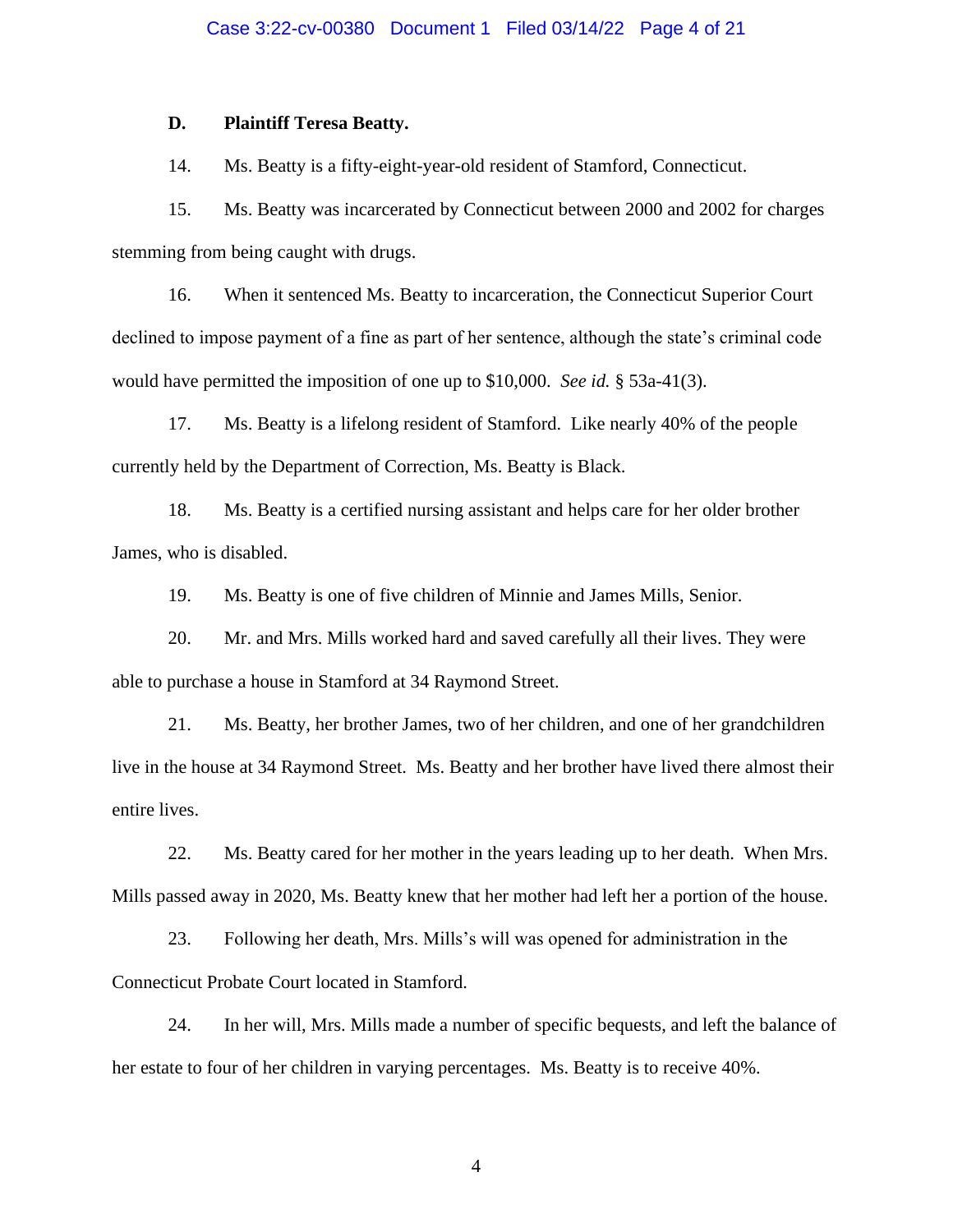#### Case 3:22-cv-00380 Document 1 Filed 03/14/22 Page 5 of 21

25. The house at 34 Raymond Street is the only item remaining in Mrs. Mills's estate. It is valued at approximately \$590,000.

26. Because there are four beneficiaries to the house, the probate court will almost certainly order that it be sold and the proceeds be distributed to Ms. Beatty and her siblings.

27. Ms. Beatty's share of the house's value will be approximately \$230,000 before probate administrative expenses.

28. Once the house is sold, she will have nowhere to live, so Ms. Beatty plans to use her inheritance to buy substitute housing.

29. Though Ms. Beatty was briefly incarcerated nearly two decades ago, like many people, she had no idea that she apparently owed thousands of dollars for her stay in prison. Nevertheless, shortly after her mother's passing, Defendant Lamont's Department of Administrative Services filed a notice in the probate court alleging that Ms. Beatty owes Connecticut \$83,762.26 for her time in custody.

30. Defendant Lamont's purported claim to Ms. Beatty's inheritance includes \$55,000 for the 452 days spanning state fiscal years 2000 and 2001, during which she sat in pretrial detention because she could not afford bail.

31. Lamont's demand also includes \$33,517 for her post-sentence incarceration, spanning fiscal years 2001 and 2002.

32. Lamont's calculations of the cost for each fiscal year in which Ms. Beatty was incarcerated, however, do not match the figures that state officials designated as the assessed costs for those years. For example, the Department of Administrative Services has calculated Ms. Beatty's debt for the fiscal years 2000 and 2001 at a rate of \$123 and \$122 per day, rather than at the actual assessed rate for those years, \$99 and \$96.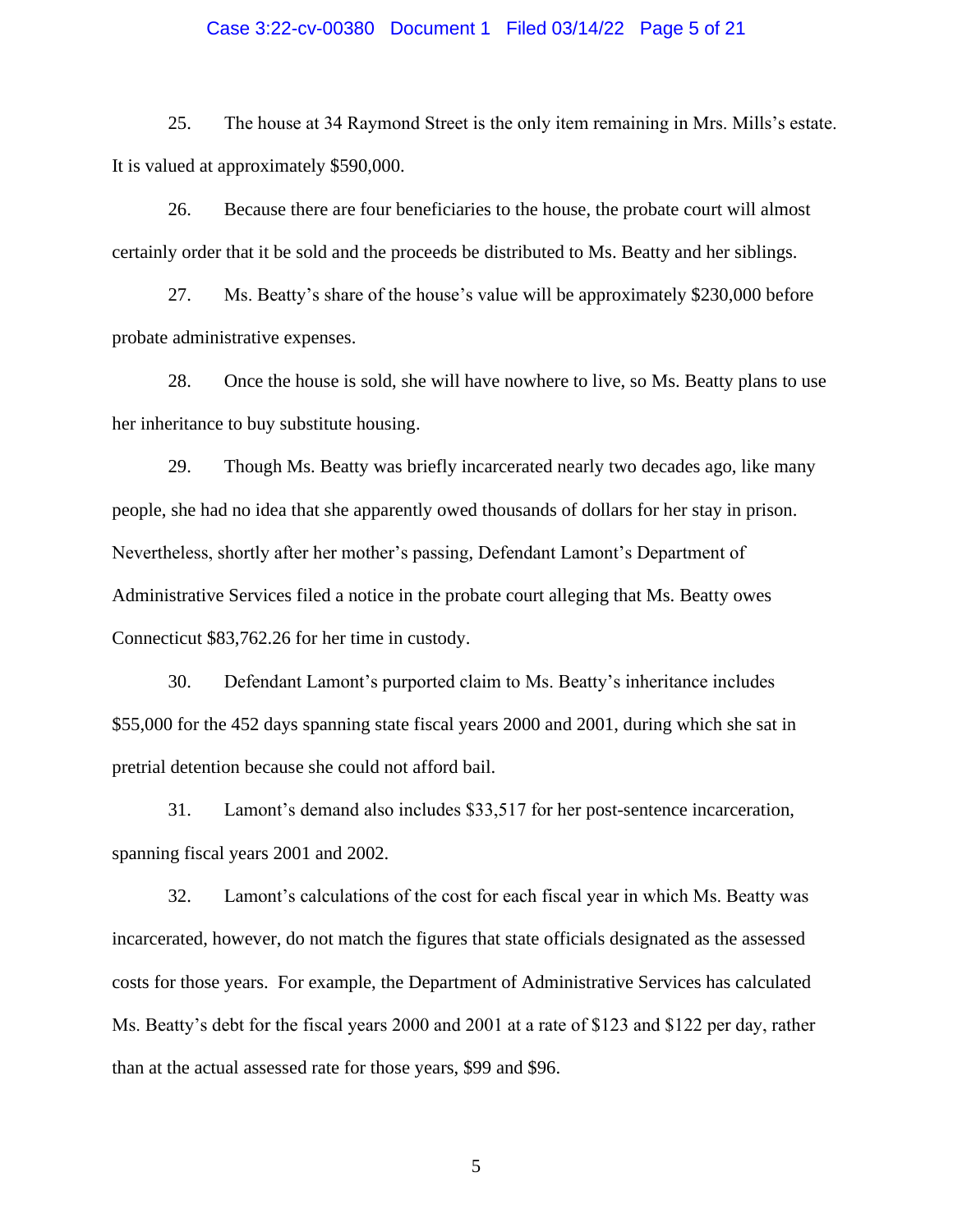## Case 3:22-cv-00380 Document 1 Filed 03/14/22 Page 6 of 21

33. Hence, absent relief from this Court, Ms. Beatty will lose \$83,762.26 to

Defendant Lamont in debt levied in violation of the constitution and calculated in an arbitrary way.

34. While \$83,762.26 will not make or break the state of Connecticut's multi-billiondollar budget,<sup>1</sup> the loss will be devastating to Ms. Beatty. Once her home is sold, she will desperately need the inheritance her mother left her in order to put a roof over her head.

**E. Plaintiff Michael Llorens.**

35. Mr. Llorens is a thirty-nine-year-old who grew up in New Britain, Connecticut.

36. Mr. Llorens is serving a sentence for burglary at a prison in Brooklyn,

Connecticut.

37. Mr. Llorens was sentenced by the Connecticut Superior Court to three years' incarceration for the burglary conviction.

38. That court decided against imposing payment of a fine as part of Mr. Llorens's sentence, although Connecticut's criminal code would have allowed the imposition of one up to \$5,000. Conn. Gen. Stat. § 53a-41(4).

39. Mr. Llorens's sentence will be complete in September of this year.

40. Each day of Mr. Llorens's confinement in prison is attributed to him as \$249 in

debt.

41. He owes the government of Connecticut an astonishing \$272,655 in prison debt for his three-year sentence.

<sup>&</sup>lt;sup>1</sup> Keith M. Phaneuf, *Connecticut Coffers Swell to Record Levels Despite Vanishing Federal Covid Relief*, Hartford Courant (Jan. 19, 2022), https://www.courant.com/politics/hc-pol-cofferscovid-money-connecticut-20220119-w56pmp3n6zc5jesirlyyfyiaxe-story.html (reporting on consensus budget projections from the Office of Policy Management and the Office of Fiscal Analysis as of January 18, 2022).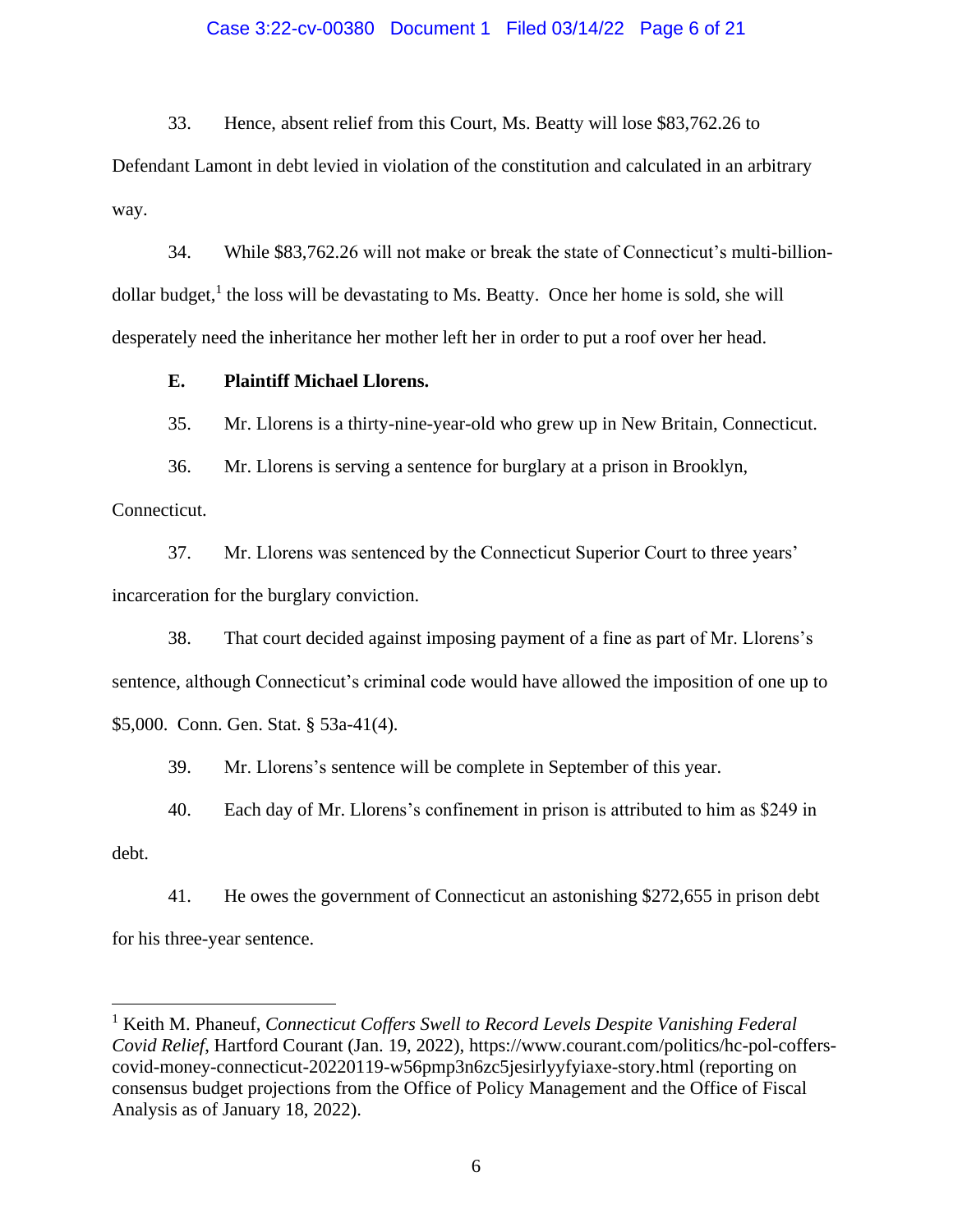## Case 3:22-cv-00380 Document 1 Filed 03/14/22 Page 7 of 21

42. Hence, at any time, the defendants may proceed against Mr. Llorens for the \$272,655 that state law purports him to owe for his incarceration.

43. Additionally, Mr. Llorens has a pending brutality lawsuit against the municipal police employees who arrested him. Because Mr. Llorens owes prison debt, Connecticut law enables Defendants Lamont and Tong to take a portion of the value of Mr. Llorens's lawsuit.

44. Should Mr. Llorens win that lawsuit or attain a monetary settlement, the defendants will recoup either the \$272,655 that they claim Mr. Llorens owes, or, half of his recovery, whichever is lesser.

45. Neither Mr. Llorens nor Ms. Beatty challenges the lawfulness, duration, or conditions of their confinements in this action.

# **F. Connecticut automatically imposes prison debt upon everyone its courts sentence to incarceration.**

46. Every person imprisoned by Connecticut after October 1997 owes the state "for the costs of such [person]'s incarceration." *Id.* § 18-85a(b).

47. Each person's debt encompasses costs accrued in the past, as well as those that "the state will reasonably incur to incarcerate the [person] until [their] maximum release date." Conn. Agencies Regs. § 18-85a-1(a). Hence, on their first day of incarceration, a person subject to the challenged statutes already owes the state for their entire sentence.

48. Connecticut may collect any person's prison debt by:

(a) taking any property the person owns during their incarceration, Conn.

Gen. Stat. § 18-85a(b);

(b) if the person is involved in a lawsuit, taking either the full debt amount, or 50% of any judgment or settlement that the person obtains, whichever is less, id. § 18-  $85b(a);$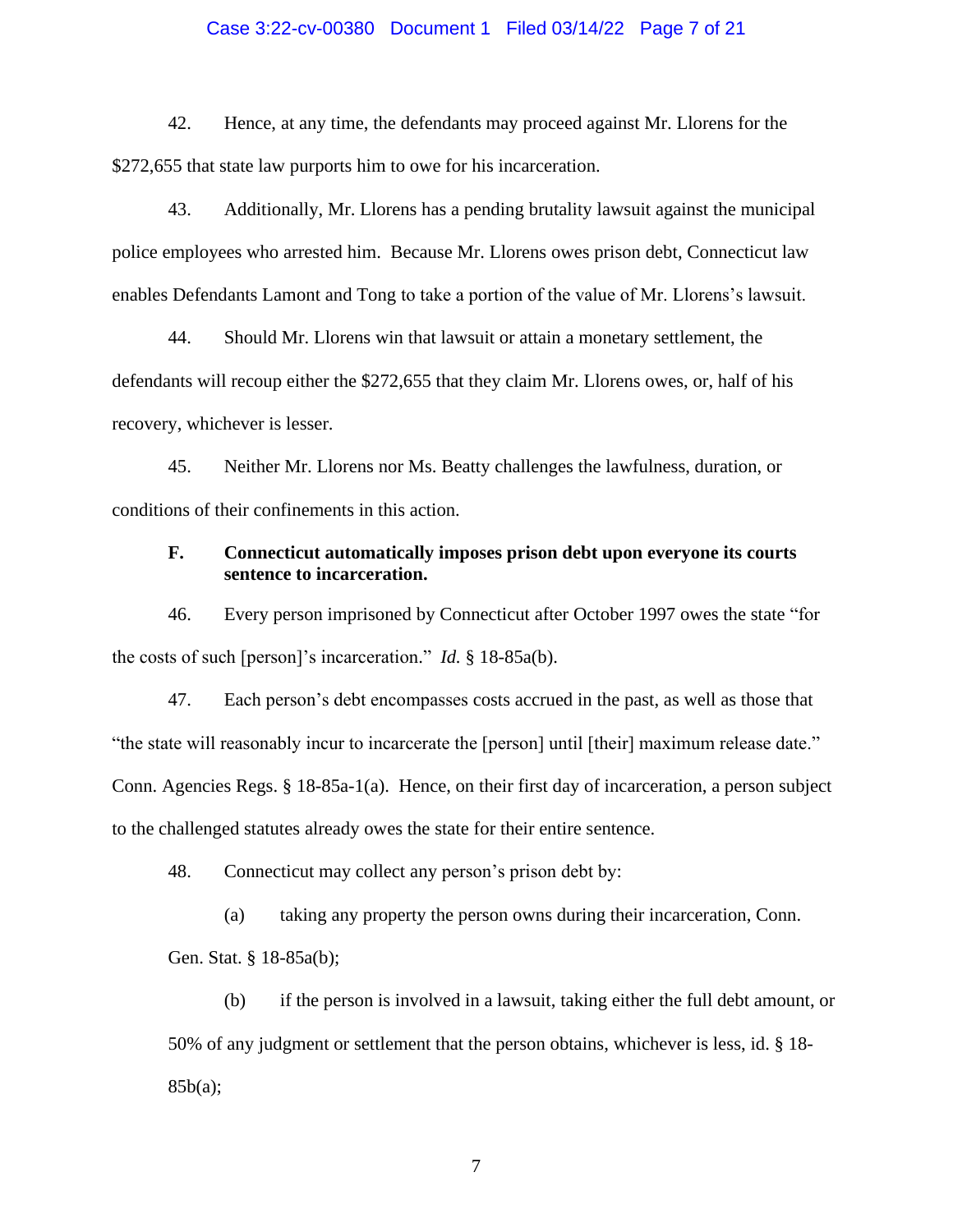(c) taking the same from the person's inheritance, id. § 18-85b(b);

(d) seizing the entire debt from the person's estate upon their death, id. § 18-

85c; or

(e) taking the person's lottery winnings. Id.  $\S$  18-85a(b)(2).

# **G. Connecticut prison debt is calculated by multiplying two factors: the state's daily cost of incarceration, and the number of days that the debtor was, and will be, confined.**

49. Defendant Lamont's Department of Correction is charged with calculating the amount of money owed by those it has imprisoned, and may direct Defendant Tong to file collections suits against debtors. *Id.* § 18-85a.

50. Lamont calculates the amount owed by each incarcerated person by multiplying two components: (1) "the average per capita cost, per diem, of all component facilities within the Department of Correction" for each state fiscal year in which the person was confined, and (2) the duration of the person's confinement during each fiscal year. Conn. Agencies Regs. § 18-  $85a-1(a)$ .

51. For example, to determine the prison debt owed by a person who served a sentence from June 1, 2017 to August 1, 2019, Lamont or one of his employees would first locate the state's designated "average per capita cost, per diem" of imprisonment for each of the four fiscal years that the person's incarceration spanned: 2017 (June 1, 2017 to June 30, 2017), 2018 (July 1, 2017-June 30, 2018), 2019 (July 1, 2018 – June 30, 2019), and 2020 (July 1, 2019 to their release on August 1, 2019). Lamont would then multiply the relevant daily rate by each day in the corresponding fiscal year that the person was incarcerated: 30 days in FY2017, 365 days in FY2018, 365 days in FY2019, and 30 days in FY2020.

52. The incarcerated person "shall be responsible to pay" the resulting figure. *Id.* § 18-85a-2.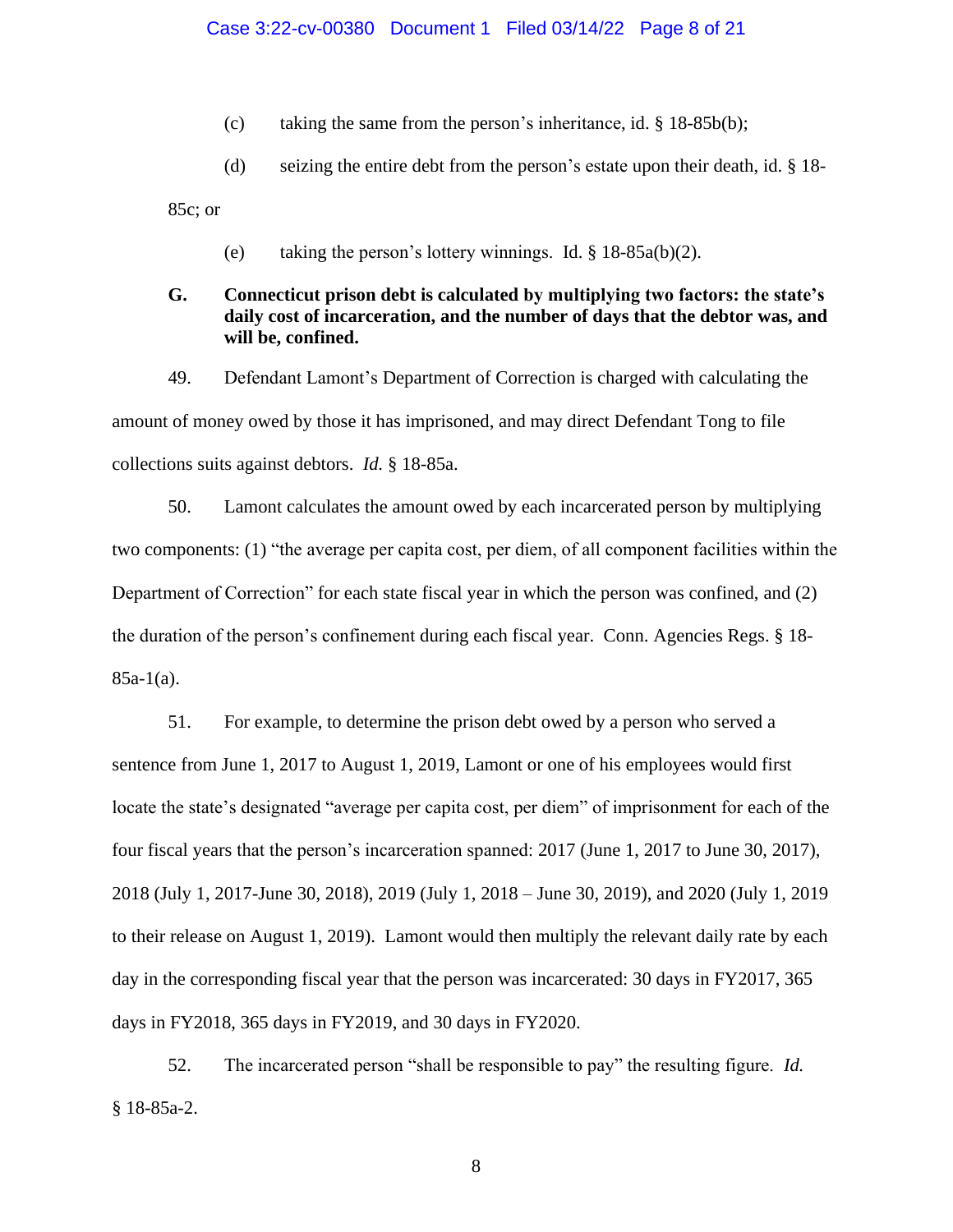#### Case 3:22-cv-00380 Document 1 Filed 03/14/22 Page 9 of 21

53. Notably, Connecticut charges people for time spent in pretrial detention on a charge resulting in a conviction. So, a person who spends a year in prison awaiting trial because they could not afford to make bail will, upon conviction, immediately owe the state money for the year in which they were jailed because they didn't have enough money to afford bail.

# **H. The state's daily assessed cost of incarceration for each fiscal year is calculated in hindsight, after the state closes its books.**

54. The "average per capita cost, per diem, of all component facilities within the Department of Correction" for any given fiscal year, *id.* § 18-85a-1(a), is frequently shorthanded as the state's "assessed cost" of incarceration, and will be so here.

55. The assessed cost is designated by Lamont's Department of Correction for each fiscal year after its close, when all expenditures may be tallied.

56. Hence, although a person automatically becomes obligated to pay "for the costs of such [person]'s incarceration" upon reporting to prison, Conn. Gen. Stat. § 18-85a(b), the person cannot know the *amount* of their debt until the governor has designated an assessed cost for each fiscal year in which the person was incarcerated.

57. Lamont's correction department designates the assessed cost for each fiscal year with the assistance of Connecticut's bookkeeper, the Office of the State Comptroller.

58. Lamont or his predecessors in office have established the assessed cost for a day of imprisonment during each of the fiscal years 1999 to 2020.

59. To arrive at a fiscal year's suggested assessed cost, the Comptroller (1) sums all Department of Correction expenditures at the state's prisons during the fiscal year, (2) divides that sum by the daily average population of Connecticut's prisons during the fiscal year, and (3) divides that amount by 365 to arrive at a per-person, per-day cost.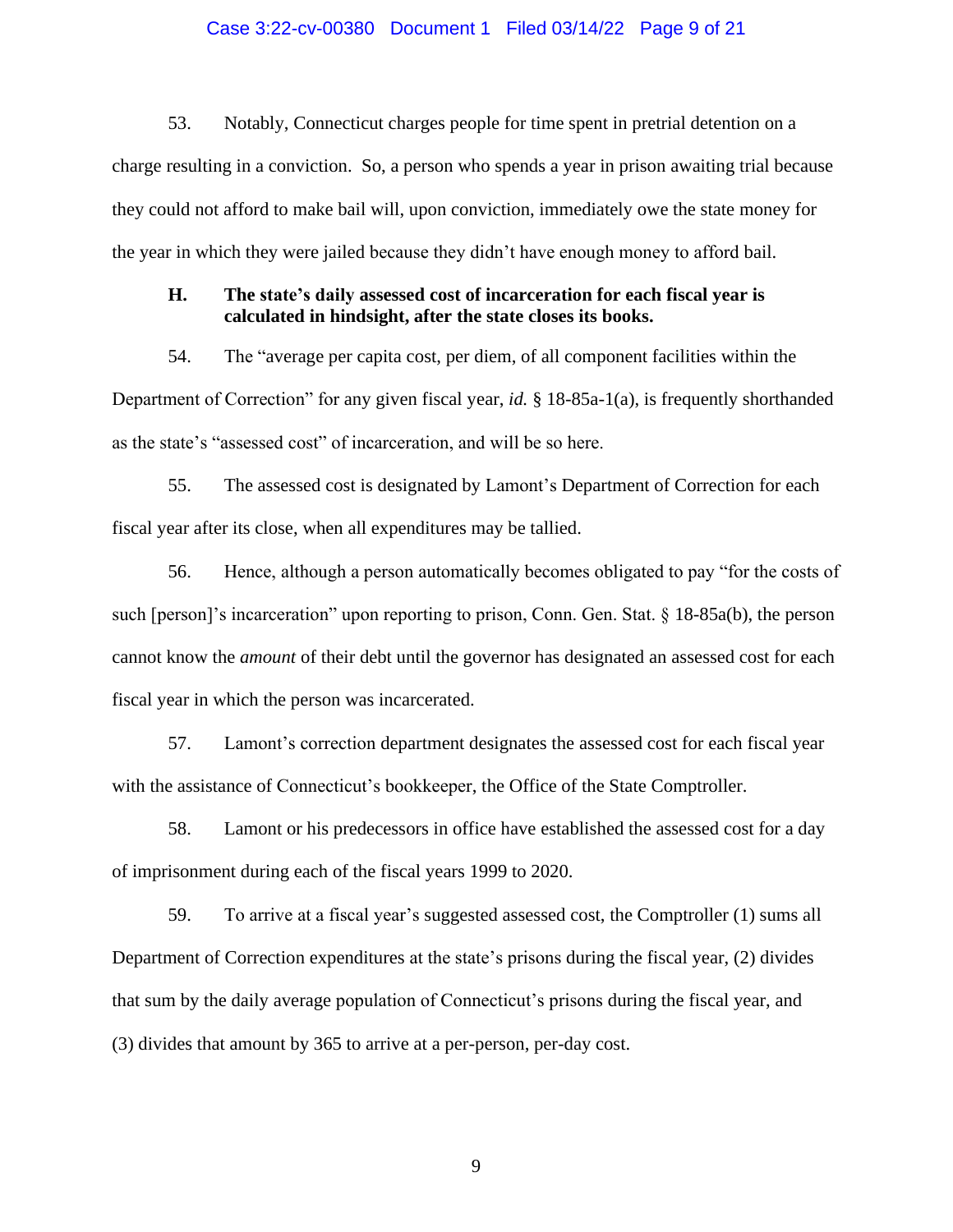## Case 3:22-cv-00380 Document 1 Filed 03/14/22 Page 10 of 21

60. When calculating the number, the Department's total expenditures include all money spent on its 6,000 or so employees and its archipelago of prisons statewide. The annual figure includes the wages of its employees, the operating costs of every program or service at each prison, and the construction, maintenance, and renovation of buildings and grounds.<sup>2</sup>

61. The second element in a fiscal year's assessed cost is the daily average population of Connecticut's prisons. This number determines the average per-person cost to be borne by people imprisoned during the fiscal year.

62. The daily average population of Connecticut's prisons is reached by summing each prison's daily population count for all days of the fiscal year, and then dividing that number by 365 to arrive at an average number of people behind bars, systemwide, on any given day.

63. In addition to being both automatic and inchoate at the time of sentencing, Connecticut prison debt has a further infirmity: the amount of the debt does not depend on the actions of the debtors themselves, but on those of third parties. People obligated to pay for their incarceration have no say in either factor—expenditures or population—that drives their future debt levels.

# **I. Prison spending is the product of third-party decision making, by Connecticut's executive and legislative branches.**

64. The first assessed cost factor, spending, is a political decision by the executive and legislative branches.<sup>3</sup>

 $2$  The annual figure does not—mercifully for the proposed class here—include Connecticut's present or future pension and healthcare liabilities to current employees, which the state tracks as a single line item for all executive branch employees.

<sup>&</sup>lt;sup>3</sup> Connecticut has stripped those imprisoned for a felony conviction of the ability to vote, Conn. Gen. Stat. § 9-46(a).Approximately 74% of people held in the state's prisons are there for such a conviction. Accordingly, about three-quarters of the people imprisoned do not even have indirect, democratic influence over how much the legislative and executive branches decide to spend on incarceration.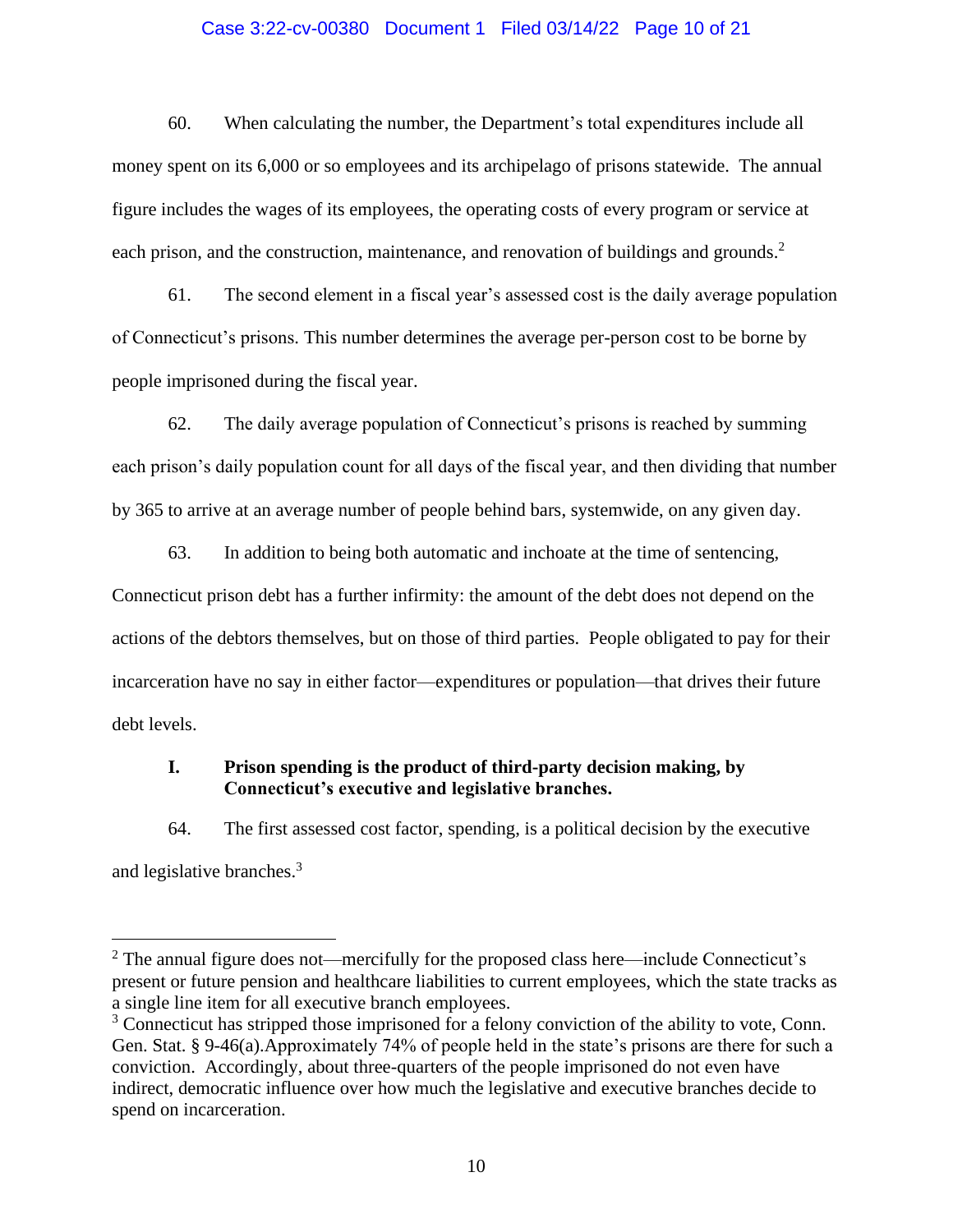## Case 3:22-cv-00380 Document 1 Filed 03/14/22 Page 11 of 21

65. The state's legislature allocates an annual budget for the Department of Correction before the start of each fiscal year, and Defendant Lamont decides whether and how to keep its expenditures within that allocation.

66. However, Lamont and his predecessors have been historically unable or unwilling to restrain corrections overtime spending, which has outsized effects on the people saddled with carceral debt.

67. This outsized effect has been exacerbated during the Covid pandemic. Between July 2020 and June 2021, overtime expenditures jumped by \$13 million,<sup>4</sup> as coverage was needed for the swaths of prison employees who contracted the virus and were entitled to fourteen days' paid time off under a labor agreement between Lamont's government and the correction employees' labor union.<sup>5</sup>

68. Those expenditures, alone, added around \$1,500 to the debt of each person imprisoned during fiscal year 2020.

69. The overtime expenditure problem is likely to be worse when the books close on the current fiscal year. For example, the Department reported to the public on its website that roughly one of every six of its employees contracted Covid in January 2021 alone. The people incarcerated during this fiscal year can only watch helplessly as their debt mounts.

<sup>4</sup> Conn. Office of Fiscal Analysis, FY 21 Agency Overtime Report (Aug. 25, 2021), *available at* https://cga.ct.gov/ofa/Documents/year/OT/2021OT-

<sup>20210824</sup>\_Agency%20Overtime%20Report%20FY%2021%20Q4.pdf).

 $5$  Conn. Office of Policy and Mgmt., General Notice No. 2020-03  $\P$  $\uparrow$  2, 4, 6 (June 18, 2020), *available at* https://portal.ct.gov/-/media/OPM/OLR/Notices/2020-03-Mandatory-Covid-19- Testing.pdf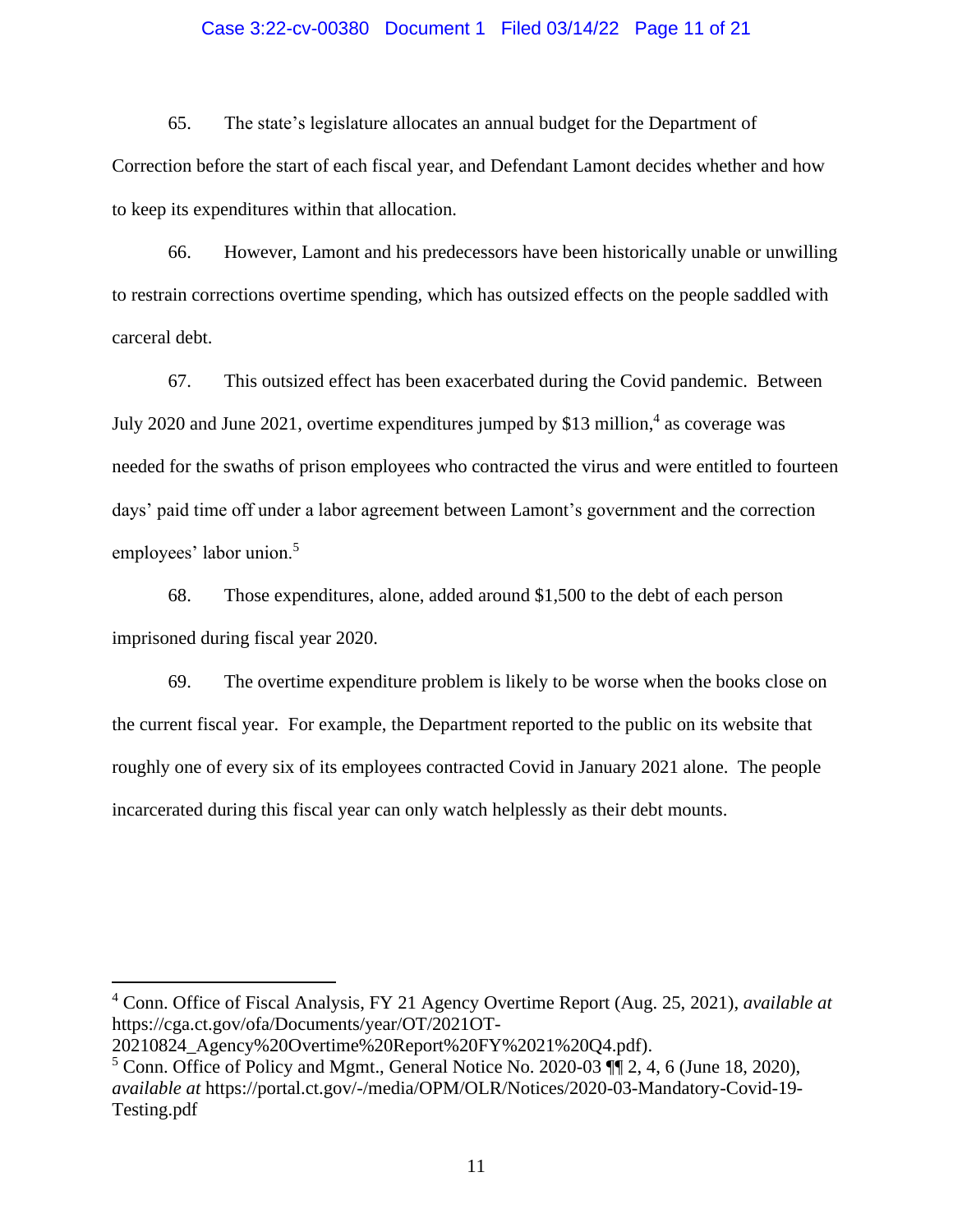## Case 3:22-cv-00380 Document 1 Filed 03/14/22 Page 12 of 21

70. Overtime spending is only one example of how executive and legislative branch political decisions drive prison debt for those having no control over those decisions. Another comes in the form of staffing levels.

71. Between 2008 and the beginning of 2020, Connecticut's prison population fell by 48%. Lamont and his predecessors in office, however, have decided year after year to keep the number of statutorily authorized correction positions roughly the same, decreasing them by just 12% over the same period. People incarcerated during those years are stuck with the bill for those decisions.

# **J. The number of people imprisoned—and hence, the number of debtors who must share the daily cost of prison—is also controlled by the third parties who administer the criminal justice system in Connecticut.**

72. Third parties, rather than prison debtors themselves, are also responsible for the second factor used to tot up the debts: the number of people in prison.

73. When those administering the criminal justice system in Connecticut–police, prosecutors, and judges—increase or decrease the number of people they charge with and sentence to imprisonment-bearing offenses, the assessed cost borne by every incarcerated person falls or rises proportionally.

74. For example, during the first year of the Covid pandemic, the criminal division of Connecticut's superior court pushed off sentencings of convicted persons until 2021 and made unspoken adjustments to bail criteria that cut bond amounts and thus remanded far fewer people to pre-trial detention.

75. As a result, the number of people held in prison by Defendant Lamont declined each month. People reaching the end of their sentences were released from prison, but convicted people and pretrial detainees stayed out. Over the course of calendar year 2020, the number of people held in prison fell by about half.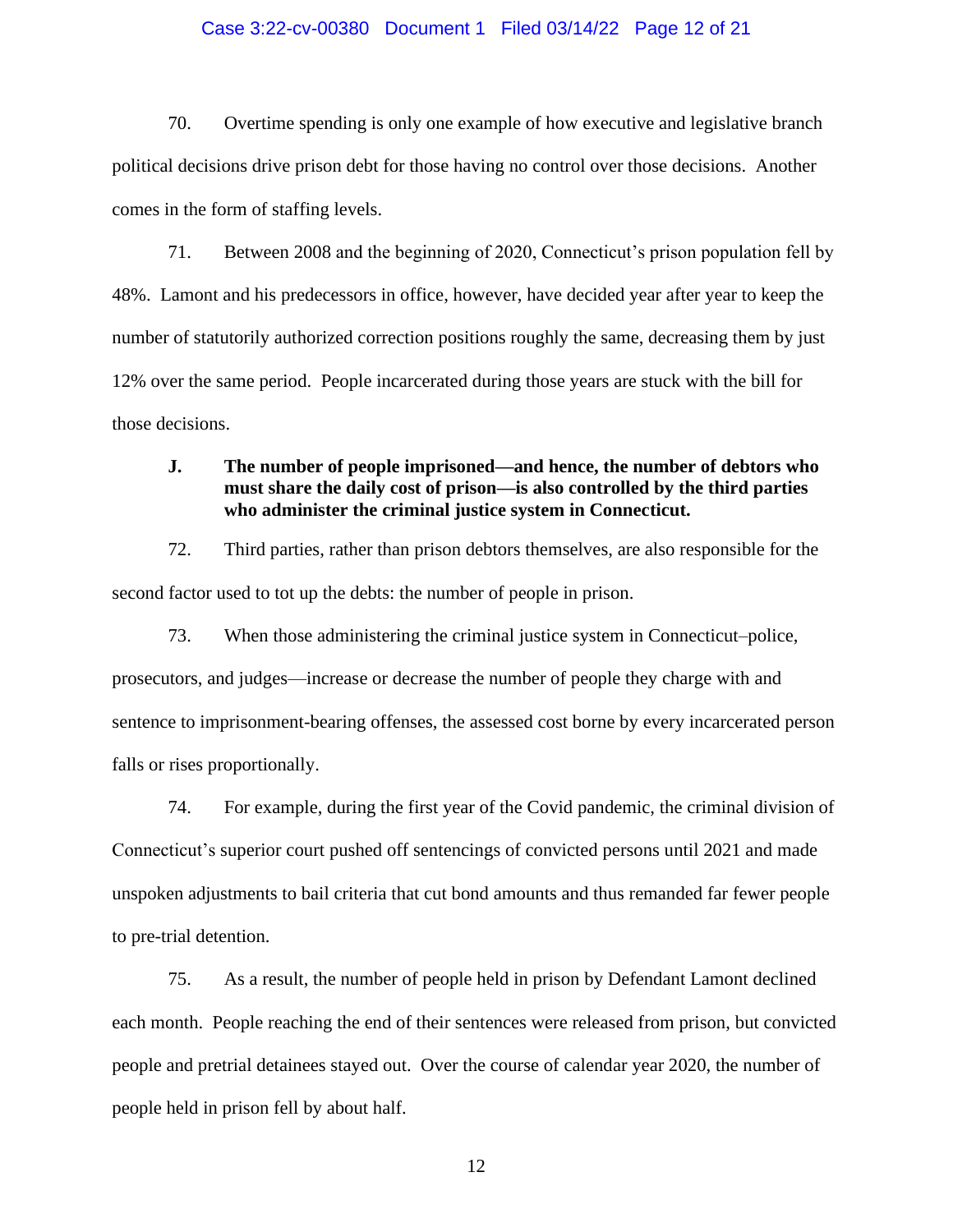## Case 3:22-cv-00380 Document 1 Filed 03/14/22 Page 13 of 21

76. Those decisions by police, prosecutors, and judges—while unquestionably beneficial to the people who avoided the rampant Covid spread in Connecticut's prisons materially increased the carceral debt of each person who was imprisoned during that time. Even as the number of people in prison was *falling* by 50%, correction expenditures during that period *rose* by at least \$13 million.

77. For fiscal year 2020, the comptroller has calculated the assessed cost of incarceration at \$249. That daily rate is 11.3% higher than fiscal year 2019—as a direct result of the "significant reduction" in the number of people in Connecticut's prisons. Memorandum from the Office of the State Comptroller to the Department of Correction 2 (Jan. 6, 2022).

78. Hence, although the challenged statutes obligate them to pay for it, Connecticut's prison debtors have no control over the actions of those in the criminal justice system that drive their bills higher and higher.

# **K. The magnitude of each person's prison debt.**

79. The result of Connecticut's having carte blanche to charge people for their own punishment is staggering.

80. For fiscal year 2015, the assessed cost of incarceration is \$145 per day, or \$59,925 per year.

81. For fiscal year 2016, the assessed cost of incarceration is \$181 per day, or \$66,065 per year.

82. For fiscal year 2017, the assessed cost of incarceration is \$185 per day, or \$67,525 per year.

83. For fiscal year 2018, the assessed cost of incarceration is \$204 per day, or \$74,460 per year.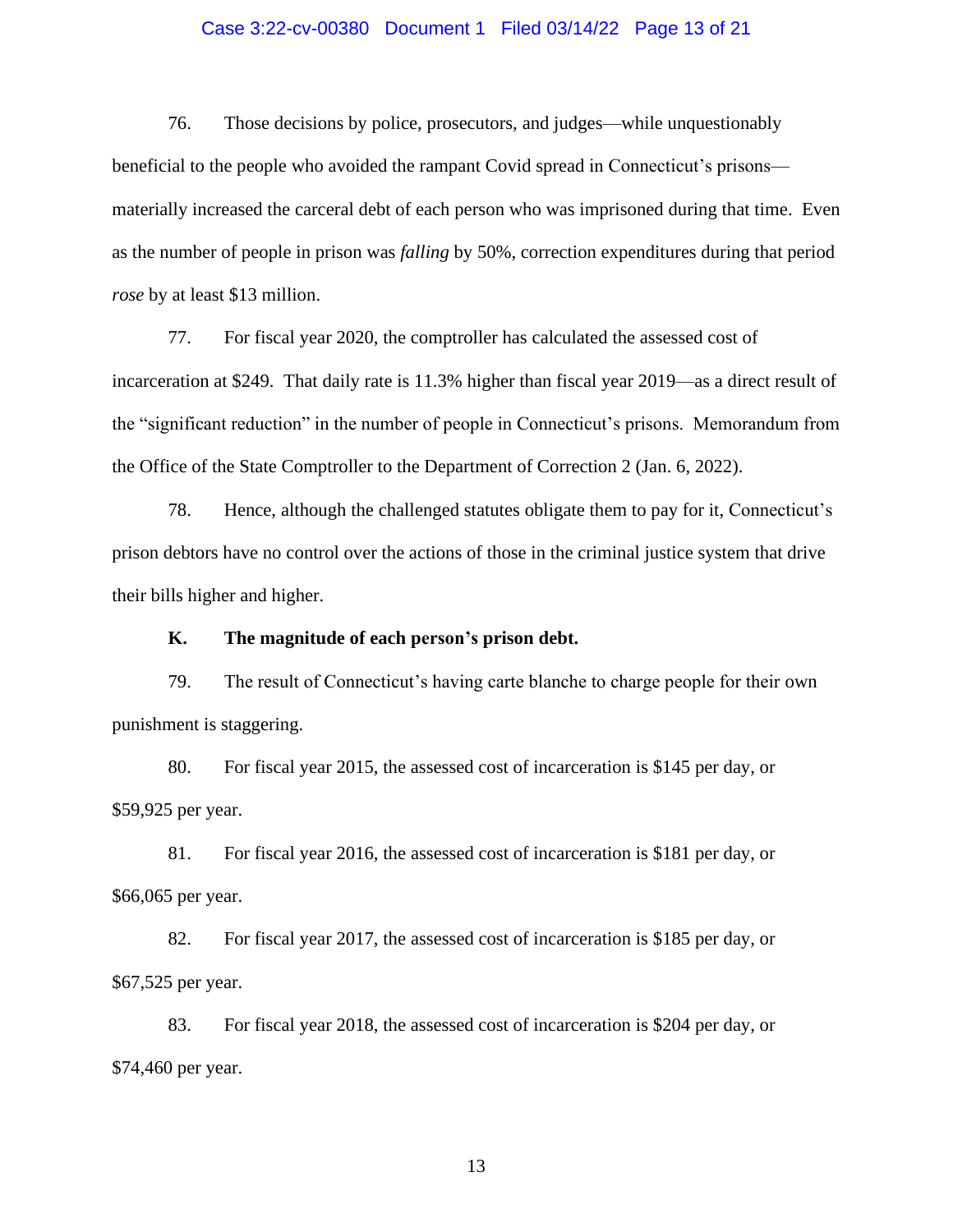## Case 3:22-cv-00380 Document 1 Filed 03/14/22 Page 14 of 21

84. For fiscal year 2019, the assessed cost of incarceration is \$224 per day, or \$81,760 per year.

85. For fiscal year 2020, the assessed cost of incarceration is \$249 per day, or \$90,885 per year.

86. The assessed cost of incarceration for 2021 and 2022 has not yet been calculated.

87. These numbers generate almost unthinkable indebtedness figures for each day of incarceration, saddling people with bills in the thousands and even millions.

88. At the same time, the debt levels generated by the scheme have always dwarfed the maximum fines permitted by Connecticut's criminal code: \$20,000 for the state's top-grade felonies, and \$2,000 for the top-grade misdemeanors. *See* Conn. Gen. Stat. §§ 53a-141, -142.

89. At the inception of Connecticut's prison debt revenue grab, its assessed cost for just one year of prison was 1.6 times the maximum allowable felony fine, and 16 times the maximum misdemeanor fine.

90. Today, the assessed cost for a single year of prison is *4.5 times* the maximum felony fine, and *45 times* the highest permissible misdemeanor fine.

#### **L. How Lamont and Tong use prison debt.**

91. Defendant Lamont and his predecessor have collected an average of \$5.8 million annually from prison debtors over the last five fiscal years.

92. The amount extracted from Connecticut's prison debtors does not go back into the prison system. Instead, it is funneled into the state's general fund, for use in the state government's annual operating expenditures.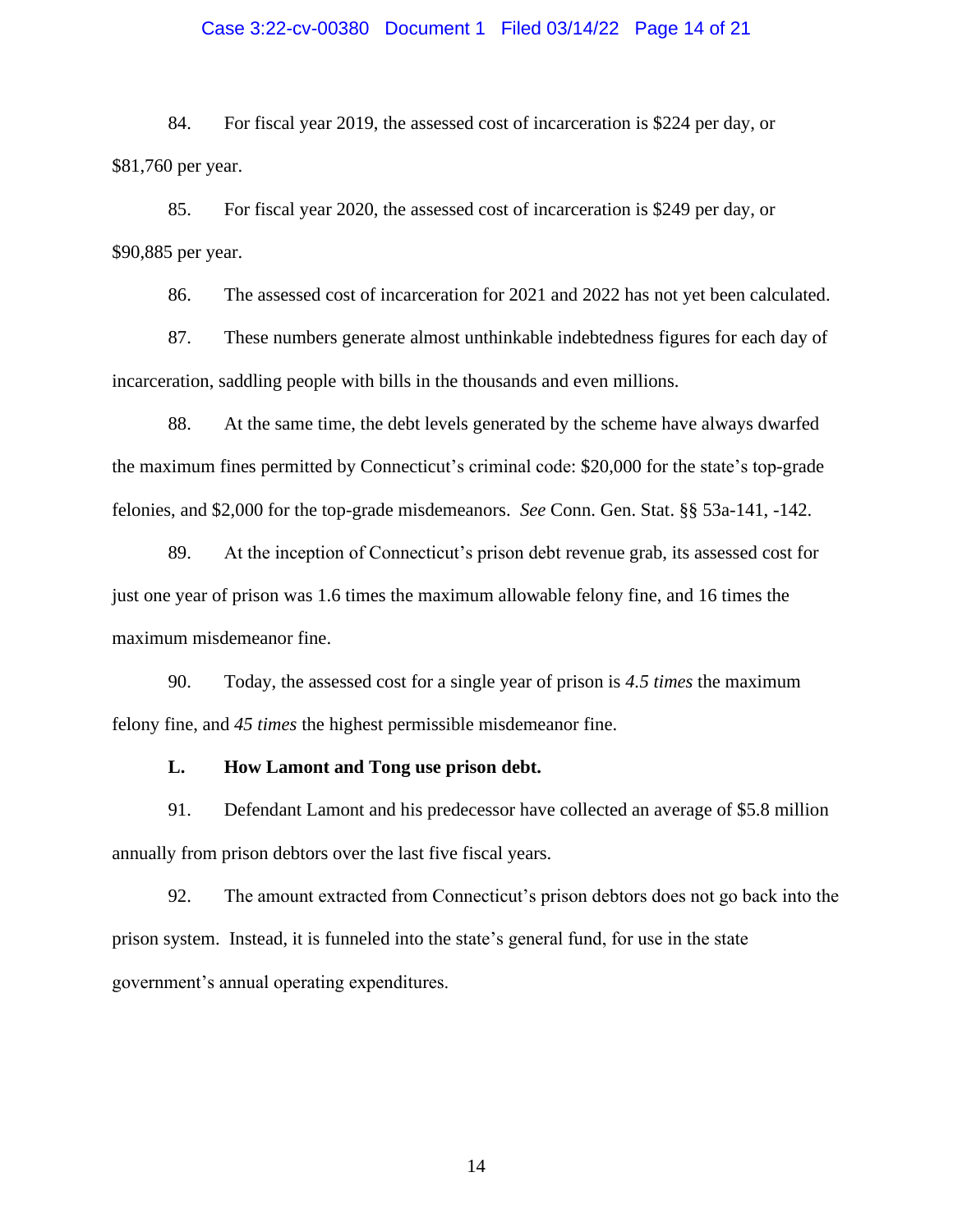## Case 3:22-cv-00380 Document 1 Filed 03/14/22 Page 15 of 21

93. In other words, the amounts clawed back from people like Ms. Beatty and Mr. Llorens do not directly "pay" for their prison stays, and nonetheless represent a drop in the bucket for the state's multi-billion-dollar annual expenditures.

94. Lamont and his Department of Correction extract prison debt from incarcerated and formerly incarcerated people in a variety of ways, including by directing Defendant Tong to file debt collection actions in the state's court system.

95. Tong routinely sues prison debtors for the full amount of these exorbitant debts, confronting them with financial ruin, while collecting fractions of what is owed based on limited means to pay. In 2019, for example, Tong sued an incarcerated person for approximately \$3 million, citing his past prison time and future sentence length. Complaint at 2, *State v. Jonathan Pape*, No. HHD-CV19-5061782-S (Conn. Super. Ct. Oct. 31, 2019). Tong collected \$4,247.40, or approximately 1/1000th of the debt amount. Return of Partial Execution at 1, *Pape*, No. HHD-CV19-5061782-S (Oct. 19, 2021).

96. Tong's debt collections suits are not just trifling. Because Tong can at any time sue an imprisoned debtor who has not yet finished their sentence for the anticipated costs of incarceration, he can and does obtain judgments for millions of dollars. But once Tong transforms the state into a judgment creditor, Connecticut may execute on the judgment at any time in the future, as any times as it wishes, for the rest of the debtor's life, with post-judgment interest. *See* Conn. Gen. Stat. § 52-350f.

97. By way of illustration, the Attorney General filed a debt collection action against an incarcerated person for all future assessed costs of their imprisonment, securing a \$362,362 judgment in 2019 on that basis. Judgment, *State v. Heard*, No. HHD-CV18-5051049-S (Conn. Super. Ct. Apr. 22, 2019). Having made Connecticut a judgment creditor of the incarcerated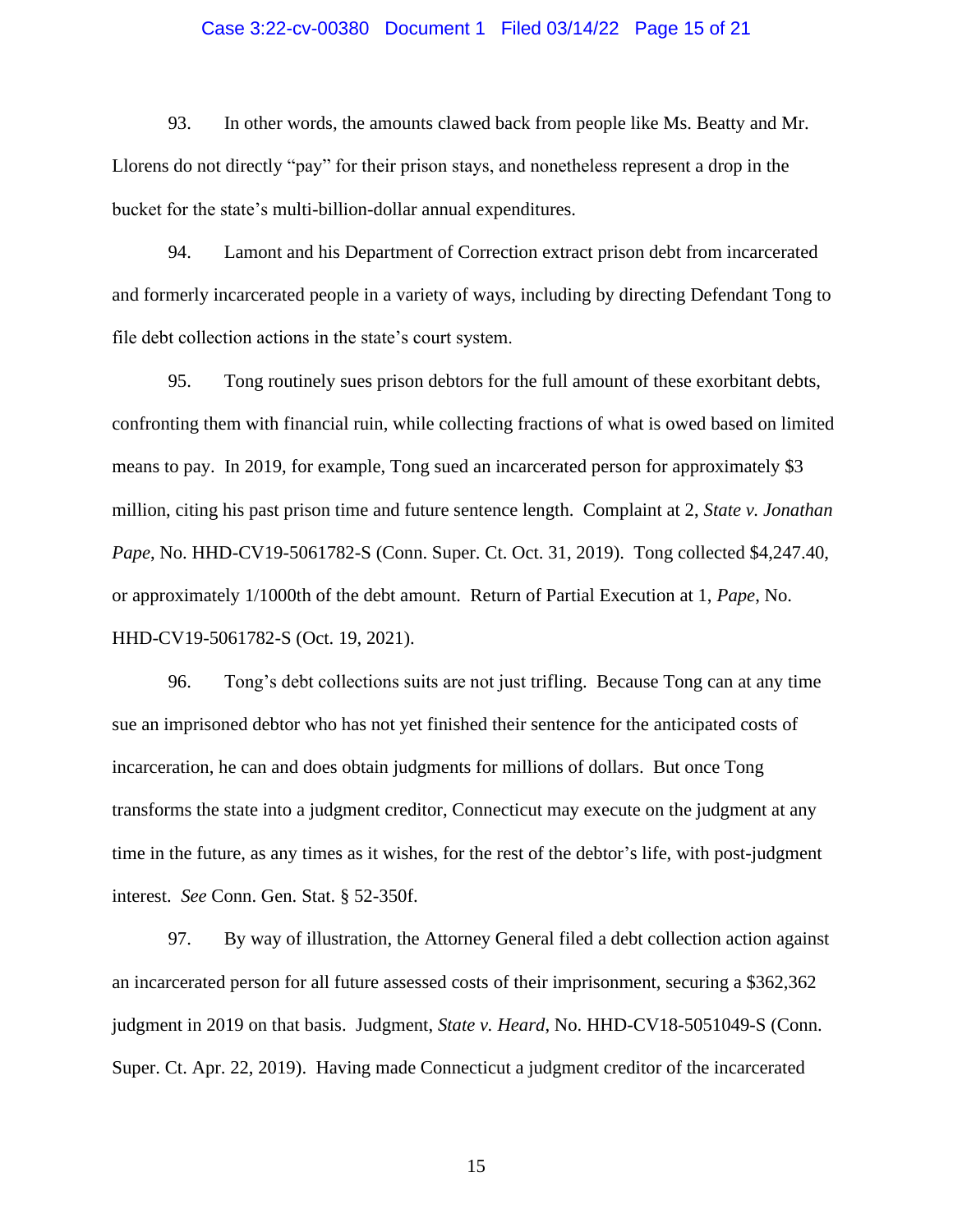#### Case 3:22-cv-00380 Document 1 Filed 03/14/22 Page 16 of 21

person, Tong and his successors in office may execute against the person's assets again and again in the future, even though the person is currently penniless, which is arbitrarily punitive.

98. In addition to acting as Defendant Lamont's debt collector, Defendant Tong also uses prison debt to shield the Department of Correction from the financial consequences of its own wrongdoing.

99. Along with other endeavors, Tong represents Department of Correction employees in lawsuits filed by incarcerated or formerly incarcerated people who were injured while imprisoned.

100. When doing so, Tong and his subordinates often collect or hold back prison debt to the maximum extent possible: either 50% of anything an injured person recovers in a lawsuit, or the total debt amount owed by the injured person, whichever is less.

101. For example, during a recent lawsuit brought by an incarcerated woman forced to give birth to her baby in her cell after being denied medical care, Tong's employees frequently reminded the plaintiff that if she went to trial, they would claw back at least 50% of anything a jury were to award her. According to her attorney, in light of this, she ultimately decided to settle for a much smaller amount.<sup>6</sup>

102. By virtue of the state's unconstitutional prison debt scheme, Tong is thus able to give the Connecticut government up to a 50% discount on the damages awards and settlement amounts that it pays on behalf of its tortfeasor employees, even those who commit serious civil rights violations.

<sup>6</sup> Kelan Lyons and Jenna Carlesso, *State Settles Lawsuit with Woman who Delivered Her Baby in a Prison Toilet*, CT Mirror (Dec 1, 2020), https://ctmirror.org/2020/12/01/state-settles-lawsuitwith-woman-who-delivered-her-baby-in-a-prison-toilet/.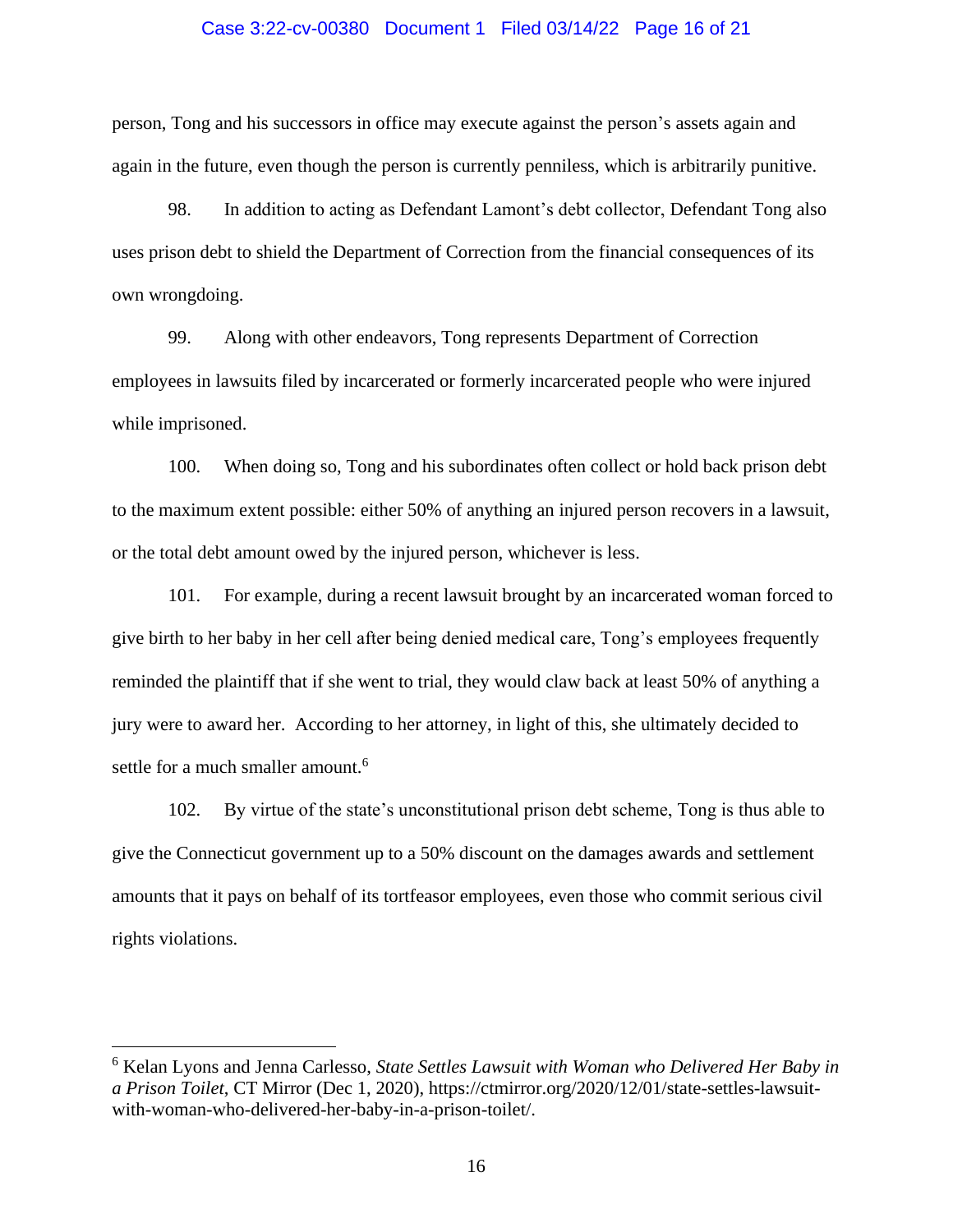#### **M. Class allegations.**

103. Ms. Beatty and Mr. Llorens bring this action pursuant to Federal Rule of Civil Procedure 23 individually and on behalf of the following class of similarly situated persons: anyone owing prison debt to Connecticut by virtue of having been incarcerated by the state on or after October 1, 1997 (the "Class").

# **N. Numerosity and ascertainability: Fed. R. Civ. P. 23(a)(1).**

104. This action satisfies the requirements of Fed. R. Civ. P. 23(a)(1). The Class is so numerous that joinder of all Class members is impracticable. The defendants impose prison debt on any person it has or does incarcerate from October 1, 1997 to present. Based on publicly available data from the state government, since 2017 alone, about 25,000 people have cycled out of Connecticut's prisons. The number of currently incarcerated class members, moreover, is approximately 9,000, so the Class can be reliably expected to exceed 30,000 people.

105. Joinder is impracticable because of the large number of class members, because the class includes unidentifiable future members, and because a subset of the class members are incarcerated, which limits their ability to file and pursue individual lawsuits.

106. The Class is ascertainable because its members can be readily identified using prison admissions, discharges, population data, and other information kept by the defendants in the usual course of business and within their control. Plaintiffs anticipate providing appropriate notice to each Class member, in compliance with Fed. R. Civ. P.  $23(c)(1)(2)(A)$  and/or (B), to be approved by the Court after class certification, or pursuant to court order under Fed. R. Civ. P.  $23(d)$ .

## **O. Commonality: Fed. R. Civ. P. 23(a)(2).**

107. This action satisfies the requirements of Fed. R. Civ. P. 23(a)(2) because it involves common questions of law and fact, including, without limitation, whether the prison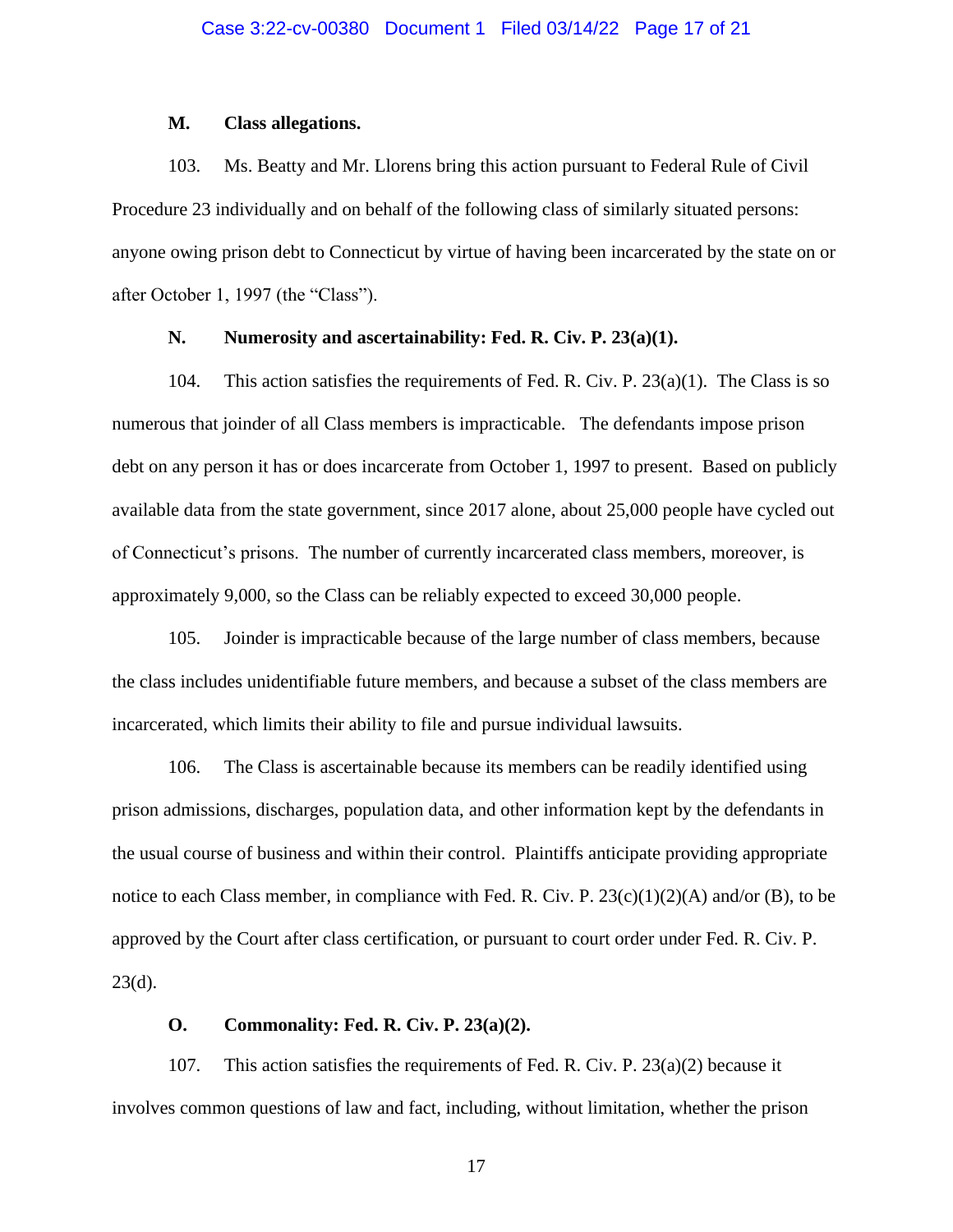#### Case 3:22-cv-00380 Document 1 Filed 03/14/22 Page 18 of 21

debt imposed by the challenged statutes and regulations comprises an excessive fine prohibited by the Excessive Fines Clause of the United States Constitution.

# **P. Typicality: Fed. R. Civ. P. 23(a)(3).**

108. This action satisfies the requirements of Fed. R. Civ. P. 23(a)(3) because the plaintiffs' claims are typical of the claims of the Class members, and arise from the same course of conduct by Defendants Tong and Lamont. The relief the plaintiffs seek is identical to the relief sought for the absent Class members.

#### **Q. Adequate representation: Fed. R. Civ. P. 23(a)(4).**

109. The plaintiffs will fairly and adequately represent and protect the interests of the Class. They have retained counsel with substantial experience in prosecuting class actions and civil rights litigation.

110. The plaintiffs and their counsel are committed to vigorously prosecuting this action and have the financial resources to do so. Neither the plaintiffs nor their counsel have interests adverse to those of the Class.

# **R. The defendants having acted or failed to act on generally applicable grounds: Fed. R. Civ. P. 23(b)(2).**

111. This action satisfies the requirement of Fed. R. Civ. P. 23(b)(2) because Defendants Lamont and Tong have acted or failed to act on grounds generally applicable to the Class, thereby making final injunctive and/or corresponding declaratory relief to the Class as a whole, appropriate.

In the alternative, this action satisfies the requirements of Fed. R. Civ. P.  $23(b)(1)$ because prosecuting separate actions would create a risk of inconsistent or varying adjudications with respect to individual class members.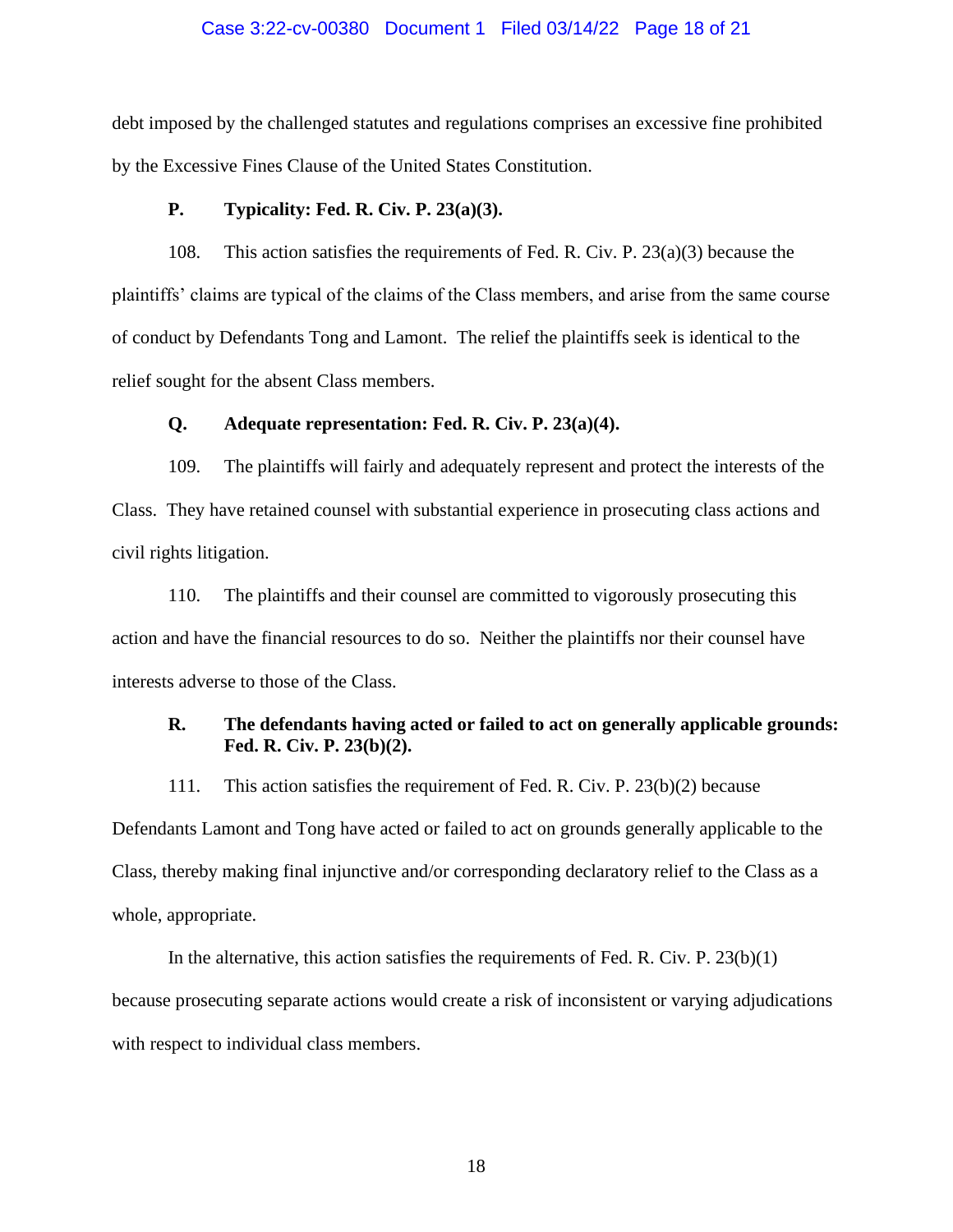#### Case 3:22-cv-00380 Document 1 Filed 03/14/22 Page 19 of 21

113. The plaintiffs are not aware of any obstacles likely to be encountered in the management of this action that would preclude its maintenance as a class action. Rule 23 provides the Court with authority and flexibility to maximize the efficiencies and benefits of the class mechanism and reduce management challenges. The Court may, on motion of the plaintiffs or on its own determination, certify a class for claims sharing common legal questions, and utilize Rule  $23(c)(5)$  to divide the Class into subclasses if need be.

# **S. The plaintiffs' count against the defendants.**

114. The imposition and collection of carceral debt by the defendants is grossly disproportional to the gravity of the offenses for which the plaintiffs and all other similarly situated people were convicted, as the debt amounts depend on post-conviction occurrences, on the actions and decisions of third parties, and on future actions and decisions unknowable at the time of sentencing.

115. The defendants' conduct in imposing the cost of incarceration against, and collecting it from, those it imprisons also offends the public policy of the United States in ways including, but not limited to:

(a) Rendering illusory the concept of having paid one's debt to society fair and square by lawfully serving a prison sentence;

(b) Disproportionally robbing wealth from people of color;

(c) Actively impeding people from building wealth after lawfully completing incarceration;

(d) Creating a wall against return to society for those leaving prison, and thus fostering a cycle of poverty that is difficult to escape;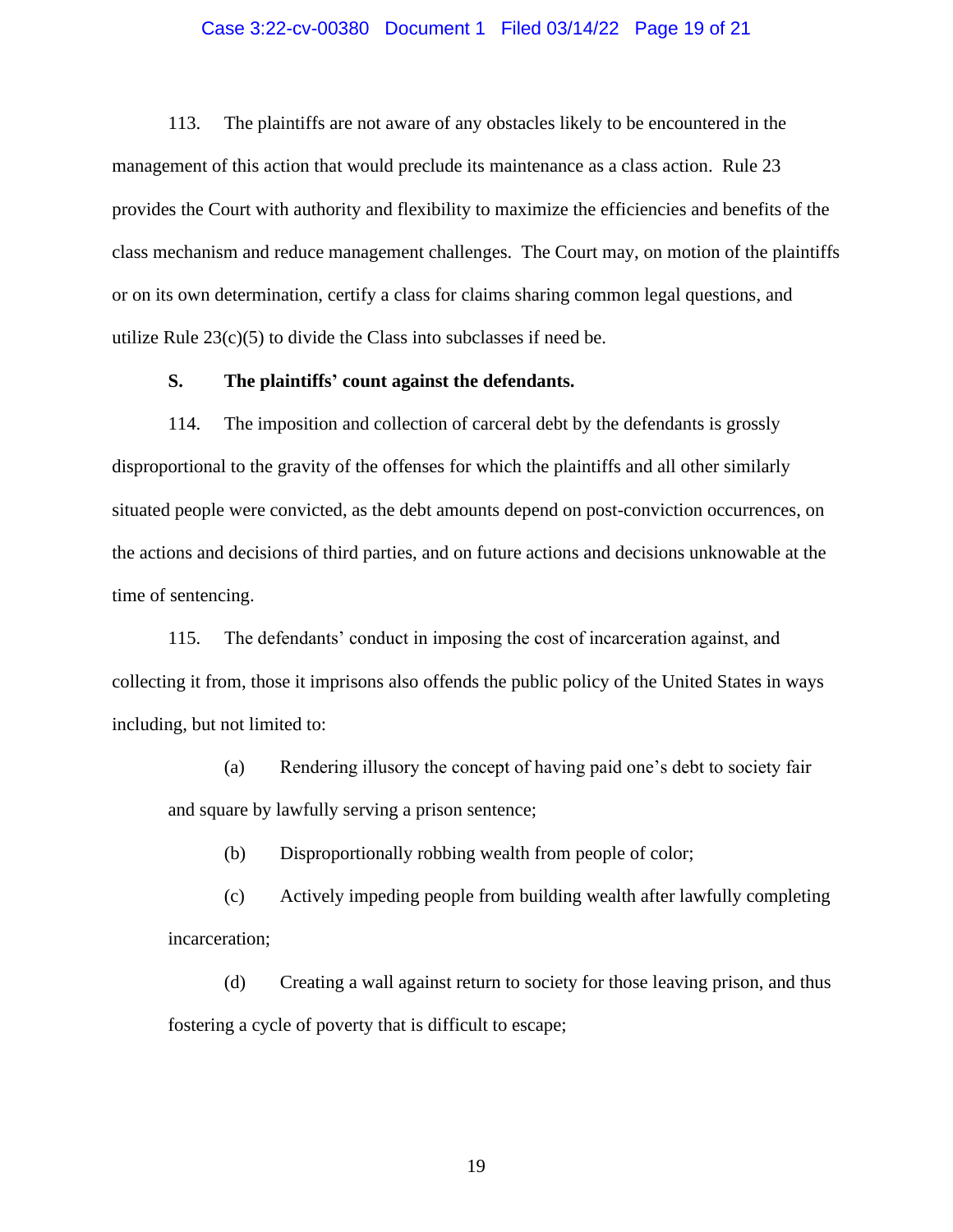#### Case 3:22-cv-00380 Document 1 Filed 03/14/22 Page 20 of 21

(e) Negating the effect of state and federal tort and constitutional mandates by substantially reducing any incentive to seek legal recompense for injuries; and

(f) Reinforcing to state employees that they will be held harmless for breaking the law.

116. Thereby, the challenged statutes and regulations violate the Excessive Fines Clause. U.S. Const. amend. 8, cl. 3.

117. Accordingly, the Court should declare the challenged statutes and regulations to be unconstitutional and current carceral debt to be invalid, and permanently enjoin defendants, Lamont and Tong, and anyone working for them or in concert with them, from ever enforcing said statutes and regulations.

#### **Prayer For Relief**

Plaintiffs, on behalf of themselves and the putative class, respectfully request entry of a judgment:

(a) declaring that the plaintiffs' and the Class members' prison debt is invalid, null, void and unenforceable;

(b) declaring Conn. Gen. Stat. §§ 18-85a through -85c and their implementing regulations to be unconstitutional and void;

(c) enjoining Defendant Lamont, and anyone working for him or in concert with him or his successors, from enforcing the challenged statutes through any means, including but not limited to, his: issuing any formal or informal claim, notice, or lien asserting the existence of a prison debt or directing Defendant Tong to collect a prison debt;